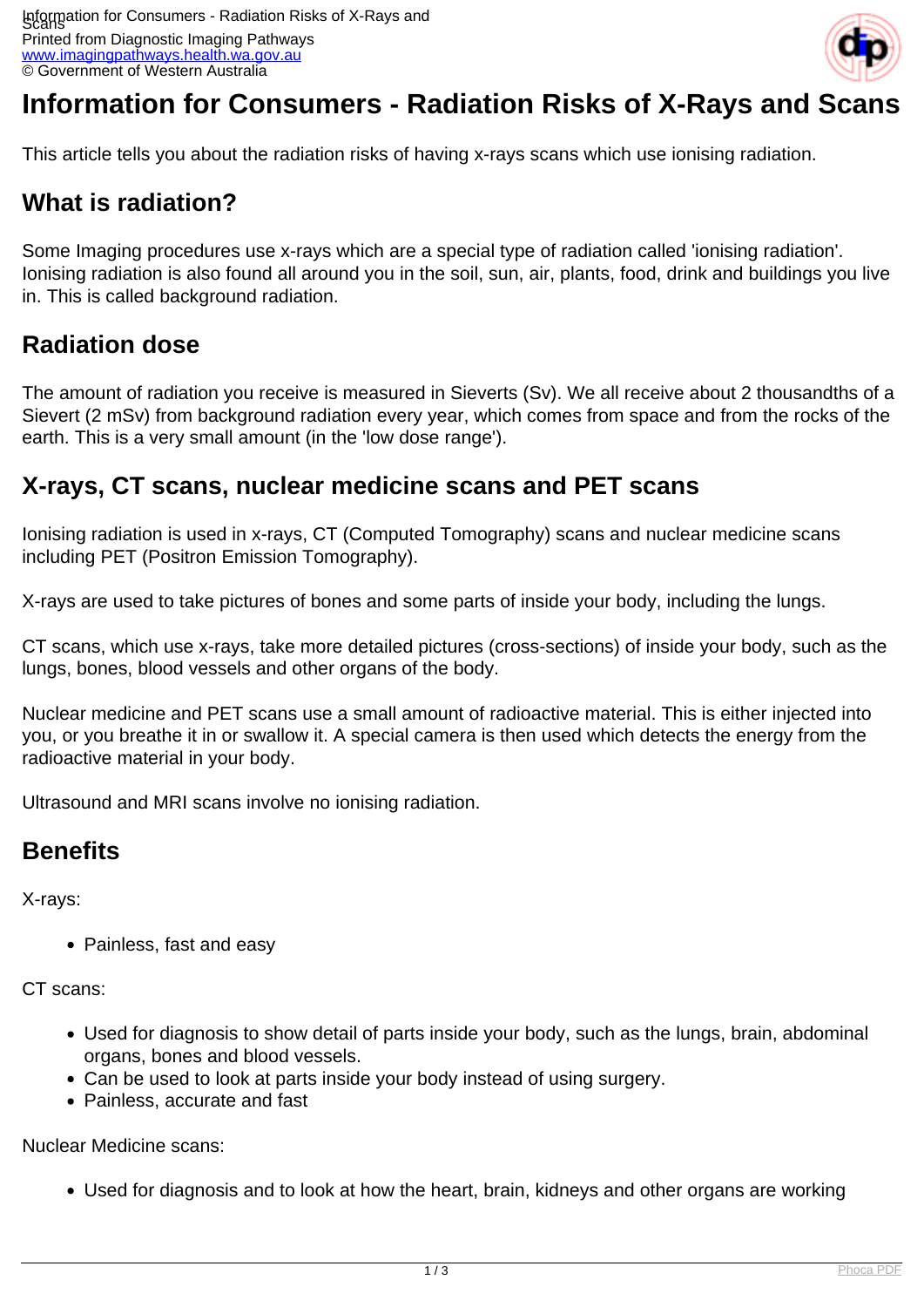

PET scans:

Detects changes including cancer in your body at a very early stage Can detect changes at an earlier stage than CT or MRI

## **Risks**

Ionising radiation may cause damage to the cells in your body. This is usually very minor and does not cause any serious damage, however, large doses may cause the cells to become cancerous. A very low dose x-ray, such as a chest x-ray, has a tiny risk. CT scans, which use higher doses of x-rays, have a higher risk, although it is still a very small risk.

Your doctor is aware of the risks and benefits of x-rays, CT scans and nuclear medicine scans and should always balance the possible benefits of you having the test with the small risk. It is always appropriate for you to have the x-ray or scan if it benefits you. Finding out if you have something wrong with you and the best way to treat it outweighs the very small risk of the scan.

The amount of radioactive material used for nuclear medicine scans and PET scans is very small, however, the radiation can sometimes take as long as a few days to pass out of your body. The amount of radiation you receive from these scans is similar to what you receive from x-ray procedures.

Imaging procedures involving ionising radiation are not usually recommended for pregnant women, but can be performed in an emergency.

If you are having an x-ray dye for your CT scan or a radioactive tracer for your nuclear medicine scan, there is a small risk of:

- An allergic reaction.
- Infection at the site of an injection

If you are concerned about the risks, talk to your doctor before the examination.

## **Consent**

You have the right to refuse an examination and may do so if you wish. A written consent is not required for plain x-rays, however, may be required for some types of scans.

## **Further information**

For more detailed information please access Radiation Risk of Medical Imaging from InsideRadiology at: [www.insideradiology.com.au](http://www.insideradiology.com.au/pages/view.php?T_id=57)

This is a resource produced especially for consumers by the Royal Australian and New Zealand College of Radiologists: [www.ranzcr.edu.au](http://www.ranzcr.edu.au/)

A guide to gathering information that you may need for making informed decisions is published by the Consumers' Health Council of Australia at: <https://chf.org.au>

If you would like to look at other relevant articles, please access the following